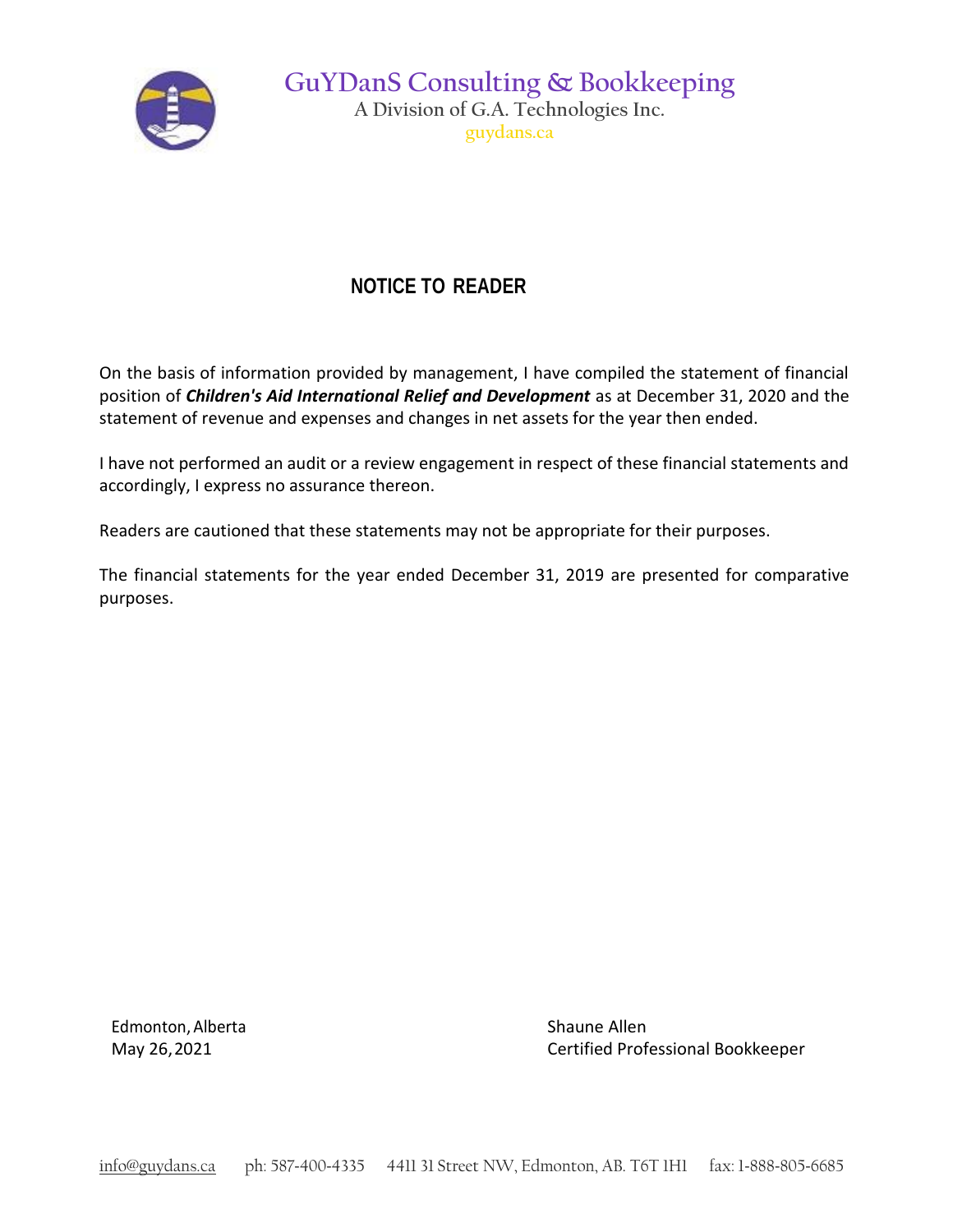# **CHILDREN'S AID INTERNATIONAL RELIEF AND DEVELOPMENT Statement of Financial Position**

### **December 31, 2020**

*(Unaudited - See Notice To Reader)*

|                                                                   |                    | 2020    |     | 2019      |
|-------------------------------------------------------------------|--------------------|---------|-----|-----------|
| <b>ASSETS</b>                                                     |                    |         |     |           |
| <b>CURRENT</b>                                                    |                    |         |     |           |
| Cash                                                              | \$                 | 106,312 | \$. | 130,090   |
| Interest receivable                                               |                    | 2,944   |     | 2,215     |
| Term Deposits (Note 1)                                            |                    | 142,475 |     | 137,931   |
| Goods and services tax recoverable                                |                    | 304     |     | 301       |
| Prepaid expenses (Note 2)                                         |                    | 330     |     | 327       |
|                                                                   |                    | 252,365 |     | 270,864   |
| PROPERTY AND EQUIPMENT (Net of accumulated amortization) (Note 3) |                    | 64,307  |     | 69,768    |
| DUE FROM RELATED PARTIES (Note 4)                                 |                    | 69,999  |     | 99,658    |
|                                                                   | \$                 | 386,671 |     | \$440,290 |
| <b>LIABILITIES AND NET ASSETS</b>                                 |                    |         |     |           |
| <b>CURRENT</b>                                                    |                    |         |     |           |
| Accounts payable and accrued liabilities                          | $\dot{\mathsf{S}}$ | 1,000   | \$  | 1,074     |
| Employee deductions payable                                       |                    | 2,416   |     | 2,136     |
|                                                                   |                    | 3,416   |     | 3,210     |
| <b>NET ASSETS</b>                                                 |                    |         |     |           |
| Unrestricted fund                                                 |                    | 275,226 |     | 303,054   |
| Restricted fund (Note 5)                                          |                    | 108,029 |     | 134,026   |
|                                                                   |                    | 383,255 |     | 437,080   |
|                                                                   |                    | 386,671 | \$. | 440,290   |

#### **APPROVED BY THE BOARD:**

**\_\_\_\_\_\_\_\_\_\_\_\_\_\_\_\_\_\_\_\_\_\_\_\_\_\_\_\_\_\_\_\_\_\_\_\_\_\_\_\_ JASON KIRIAKA, CHAIRMAN OF THE BOARD**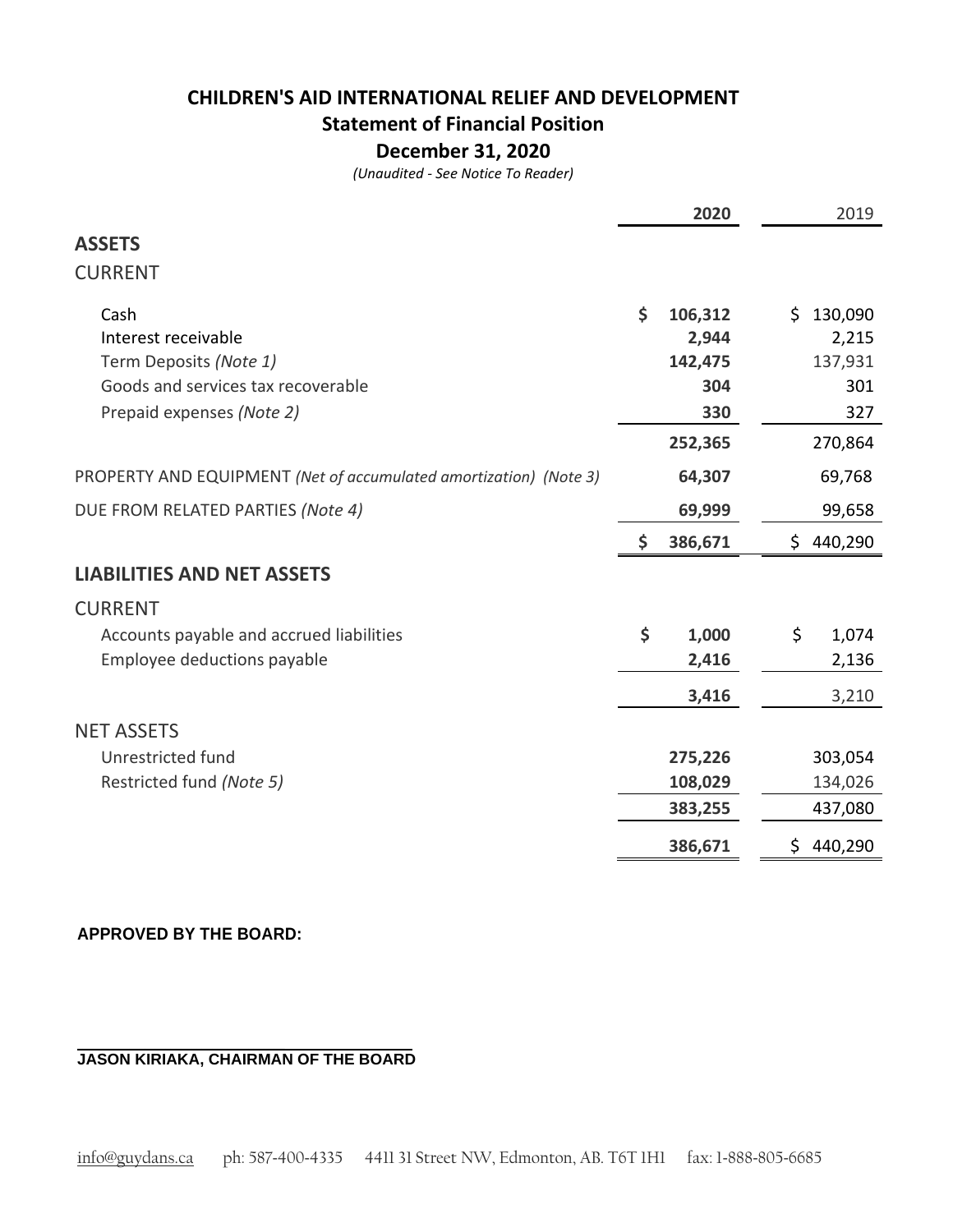# **CHILDREN'S AID INTERNATIONAL RELIEF AND DEVELOPMENT Statement of Operations**

**Year Ending December 31, 2020**

*(Unaudited - See Notice To Reader)*

|                                           | Jan - Dec 20 | Jan - Dec 19 |
|-------------------------------------------|--------------|--------------|
| <b>REVENUE</b>                            |              |              |
| <b>Revenue Receipted</b>                  | 154,415      | 172,870      |
| Revenue Charitable Groups                 | 61,242       | 67,657       |
| <b>Revenue Not Receipted</b>              | 43,404       | 25,934       |
| Revenue Interest Income                   | 5,291        | 2,547        |
| Revenue Foreign Donors                    | 848          | 0            |
|                                           | 265,200      | 269,007      |
| <b>MINISTRY EXPENSES</b>                  |              |              |
| Routine Ministry expenses                 | 172,034      | 191,818      |
| Special projects                          | 7,001        | 33,674       |
| Board expenses                            | 908          | 2,233        |
|                                           | 179,942      | 227,725      |
|                                           | 85,257       | 41,283       |
| <b>ADMINISTRATIVE EXPENSES</b>            |              |              |
| Bank service charges                      | 2,222        | 2,458        |
| Business taxes, licenses and memberships  | 330          | 605          |
| <b>GST Expense</b>                        | 516          | 487          |
| Fundraising activities                    | 5,995        | 2,299        |
| Automotive                                | 465          | 643          |
| Telephone                                 | 2,194        | 2,714        |
| Insurance                                 | 2,317        | 2,288        |
| Professional fees                         | 6,168        | 6,128        |
| Rental                                    | 2,671        | 2,572        |
| Office expenses                           | 2,018        | 2,491        |
| Wages and benefits                        | 47,223       | 51,760       |
| Amortization                              | 6,964        | 8,539        |
|                                           | 79,073       | 82,984       |
|                                           | 6,185        | (41, 701)    |
| Loss on Disposal of Fixed Asset           |              | 72,349       |
| EXCESS (DEFICIENCY) REVENUE OVER EXPENSES | 6,185        | (114, 050)   |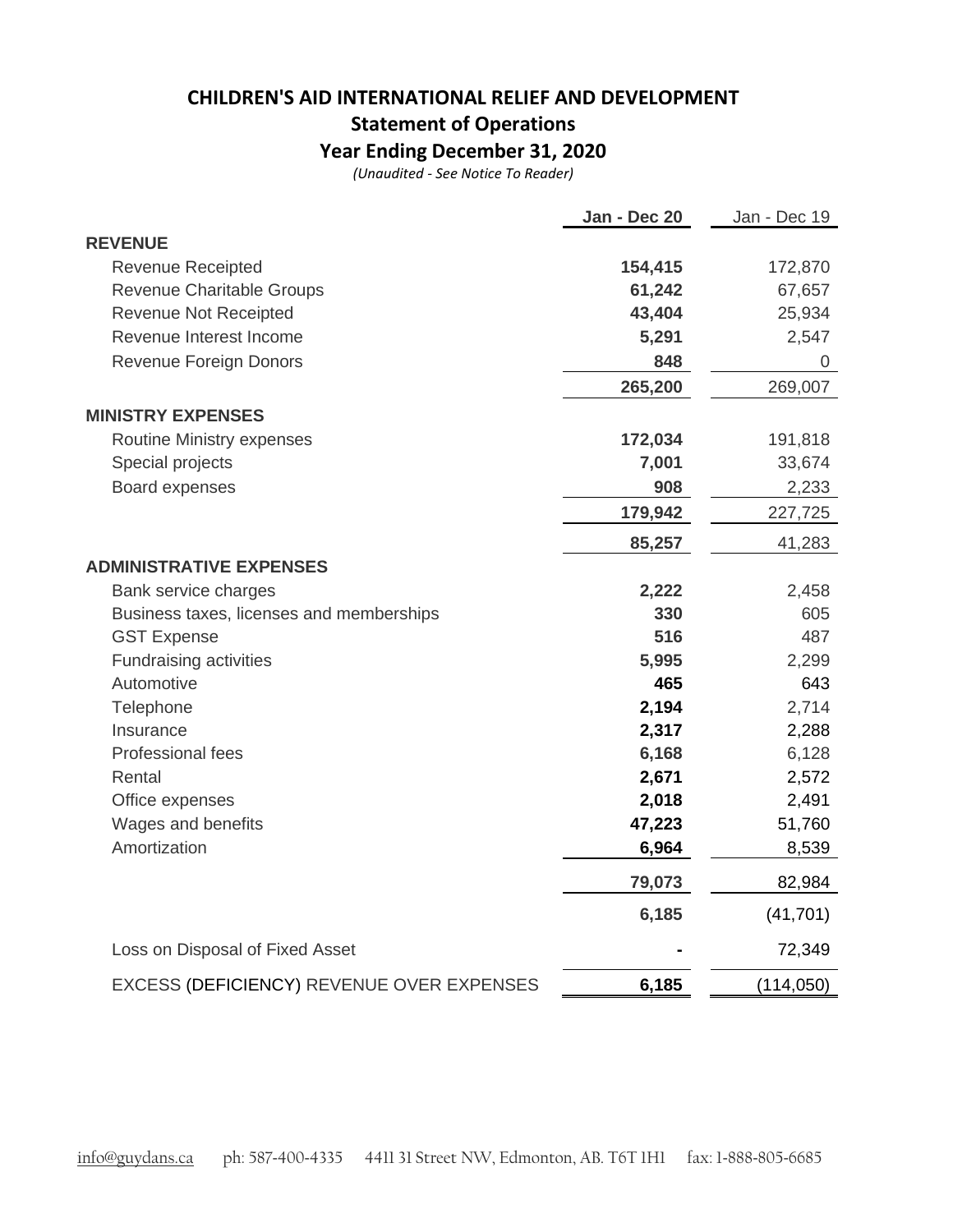### **CHILDREN'S AID INTERNATIONAL RELIEF AND DEVELOPMENT**

### **Notes to Financial Statements - December31,2020**

- **Note 1** GIC \$47,543.03, interestrate 1.30%,maturesJune 12, 2021 GIC\$47,466.88,interest rate0.70%,matures June 29, 2021 GIC\$47,464.89,interestrate1.00%,matures August 15, 2021
- **Note 2** The unused portion (Jan 1 to Feb 21, 2021 52 days) of the Robertson Hall Insurance annual premium in the amount of \$2,320.00 paid February 14, 2020 for the period Feb 21, 2020 to Feb 21, 2021

### **CAPITAL ASSETS**

**Note 3** Buildings amortized declining balance of 4% Furniture and equipment amortized declining balance of 20% Vehicles amortized declining balance of 30% Computer and equipment amortized declining balance of 55% New laptop computers added for Executive Director and Cris Rusu for a total of \$1,502.38

|                         | 2020    |                  |            | 2019             |  |
|-------------------------|---------|------------------|------------|------------------|--|
|                         |         | Accumulated      |            |                  |  |
|                         | Cost    | Amortization     | <u>Net</u> | <u>Net</u>       |  |
| <b>Buildings</b>        | 69,572  | 19,261           | 50,311     | 52,408           |  |
| Automotive              | 85,380  | 78,213           | 7,167      | 10,239           |  |
| Computer equipment      | 9,945   | 8,660            | 1,285      | 192              |  |
| Furniture and equipment | 19,635  | 14,091           | 5,544      | 6,929            |  |
| <b>TOTAL</b>            | 184,532 | <u>\$120,225</u> | \$64,307   | <u>\$ 69,768</u> |  |

**Note 4** Of the \$69,999 in the New Life Association bank and GIC accounts, \$20,674.30 is the amount remaining from the sale of the Centre of Hope building to be used for the Father's House Romania families.